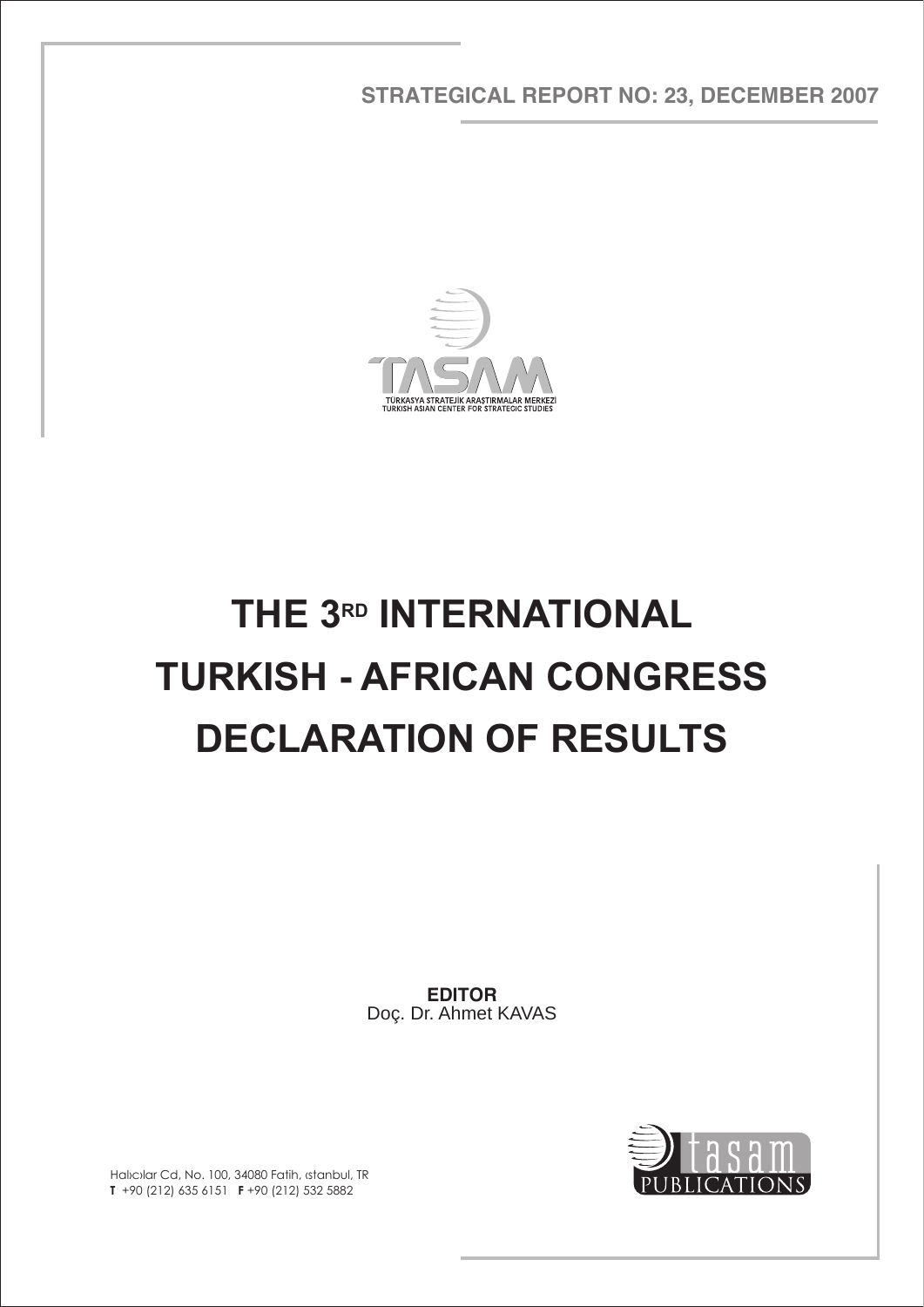"The 3rd International Turkish - African Congress was held in Istanbul from the 4th to the 6th of December 2007 and it was hosted by TASAM - Turkish Asian Strategic Research Studies Center. The participants in the 3rd International Turkish - African Congress were specialists, academicians and the representatives of institutions of counsel from the African Union member states that are known for the work they conduct in the continent, along with the specialists from Europe. Furthermore, in the meeting there were other participants from Africa and East Asia Bilateral Political Relations General Directorate of the Ministry of Foreign Affairs of The Prime Ministry of the Republic of Turkey as well as TIKA, DEIK and other related institutions, along with the Turkish Ambassadors from various African Countries, the Ambassadors that previously represented our country in this region of the world and the Ambassadors of the 10 African countries located in Ankara.

In this congress that was held with the contributions of 50 speakers in total, firstly the developments that took place starting with the establishment of African Union Organization on the 25th of May 1963 until the year 2002 when the said organization became the African union, were emphasized. Following this, presentations were given and discussions took place with regards to the close relations of Turkey, although limited in scope, with an international institution from past to the present and the opportunities for creating more effective and closer relations in the future. It was a common opinion that the African Union that was reorganized by taking its lead from the European Union, has been increasing its effectiveness in the international arena with each passing day. Furthermore, the objectives of the Union to be more effective among the 53 member states as well as in the world as a whole with the help of the work performed by eight commissions that are active in the most essential subjects such as economy, human resources, science and technology, peace and security, political affairs, infrastructure and energy, social works, commerce and industry and rural economy and agriculture were emphasized.

The efforts spent by the Republic of Turkey to put its continuing relations with African Union into a more effective perspective, by developing its historical relations with many of the African countries while at the same time searching for different means of cooperation in many areas with other countries, were stated as a positive development in many of the declarations.

It was stated that our country due to opportunities that originate from its geographical position as an important bridge between the countries of Asia, Europe and Africa, has gained many significant advantages in the process to become a member of the European Union and that it would be beneficial for it to share these with the related commissions of the African Union. It was furthermore stated as a foresight that due to its position and the fact that it is not one of the colonialist countries, Turkey would become an important ally of the African countries if and when it becomes a member of the European Union. It was stated that Turkey that set a sample for the African Countries in their fight for

STASA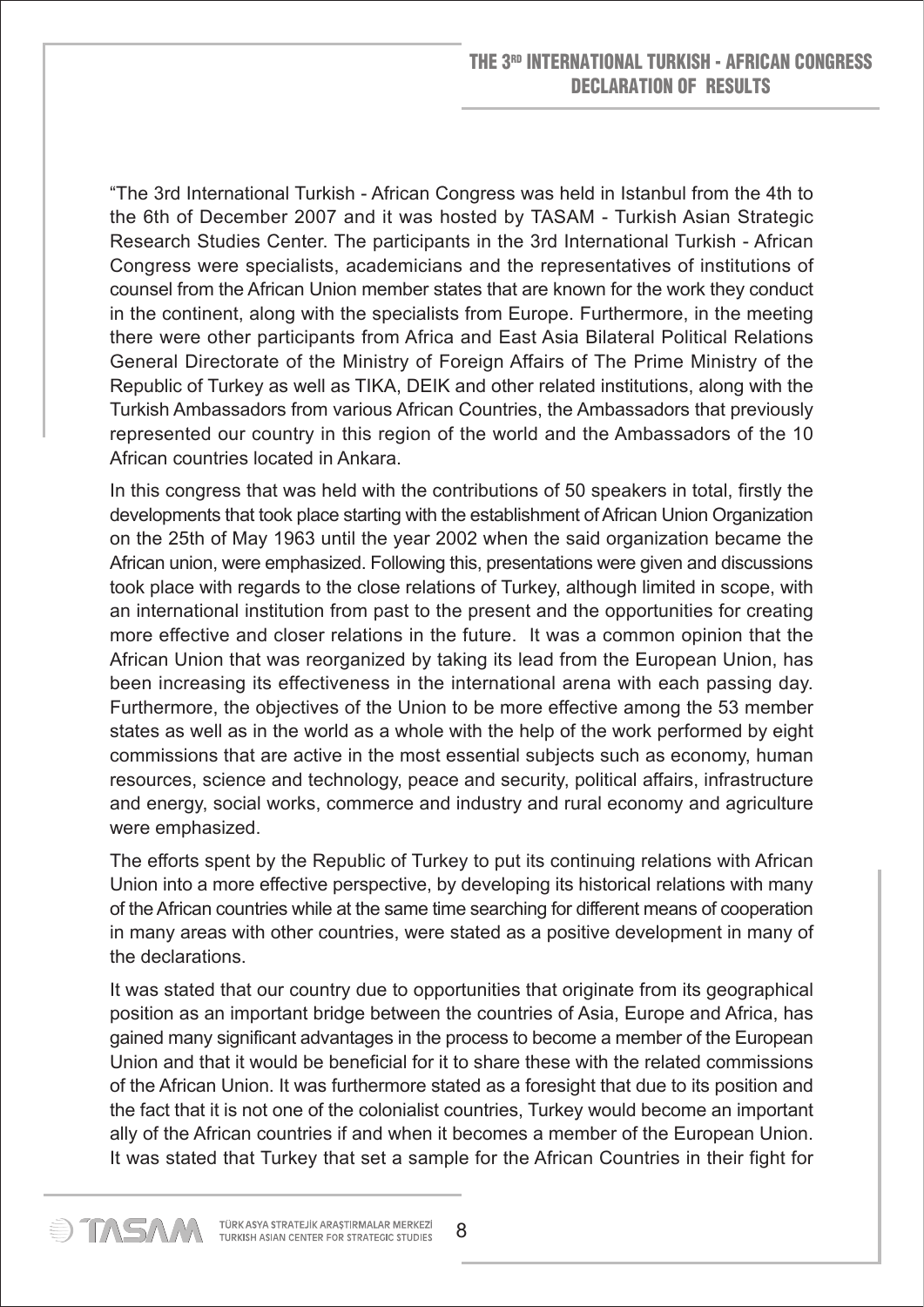their independence in the last century, is now in a position to take important steps together with the countries from this continent with regard to the mutual cooperation and development to be established in the 21st century. It was stated that the African Union presents one of the most important opportunities for Turkey that is looking for new fields for expansion. It was also mentioned that such a venture should take shape from today. The need to base the friendly relations that have been strengthened with the mutual visits of the statesmen, on strong foundations with the support of the venturing efforts made in the subjects of economy, culture - arts, humanitarian aids, agriculture, industry, peace and security, science and technology, was stressed.

The 3rd International Turkish - African Congress, made relaying of the advantages and experience that Turkey acquired with regard to the African States possible, and provided opportunities for subjects such as the establishment of a common vision with the countries that are the members of the African Union, and the improvement of the relations that are lacking to be discussed. In the Congress, the sessions were arranged under the following main headings, "The African Union in the Light of the Global Political Developments; The Opportunities with Regard to Security between Turkey and African Union; Economic Means and the Trends of Development in African Union Member States; The Developments and Challenges in the Work Undertaken for the Re-building of Africa". Following these sessions, the closing and assessment session was held with the participation of all the ambassadors of African Countries in Turkey and the Turkish Ambassadors in Africa. In this last session, the discussions were focused on the subjects that can be emphasized in the 4th International African - Turkish Congress and furthermore, the need to promote the Congress internationally to achieve more effective results in the country and abroad, was persistently pointed out.

In a subject that is this important and discussed in international dimensions for the first time in Turkey, the opportunities for sharing of experiences in many areas among the African Union Member states and focusing on means for more effective cooperation and development were determined as the main objectives. In the presentations and discussions that took place in the 3rd Turkish - African Congress, suggestions were made with regard to the subjects listed below and the need to take decisions in the said subjects was stressed.

1- For the opportunities for cooperation among African Union and Turkey to be made more effective and to be able to do this to take the necessary steps in the shortest time possible to create new areas of interaction. To establish the authorized units to ensure that Turkish People are made more conscious of the Continent of Africa and that Turkey is promoted in the African Union Member States better.

2- For the 53 countries that make up the African Union to receive the support of the non-governmental organizations as much as the governments with regard to the establishment of security. Sharing the experiences of Turkey in the field of Military

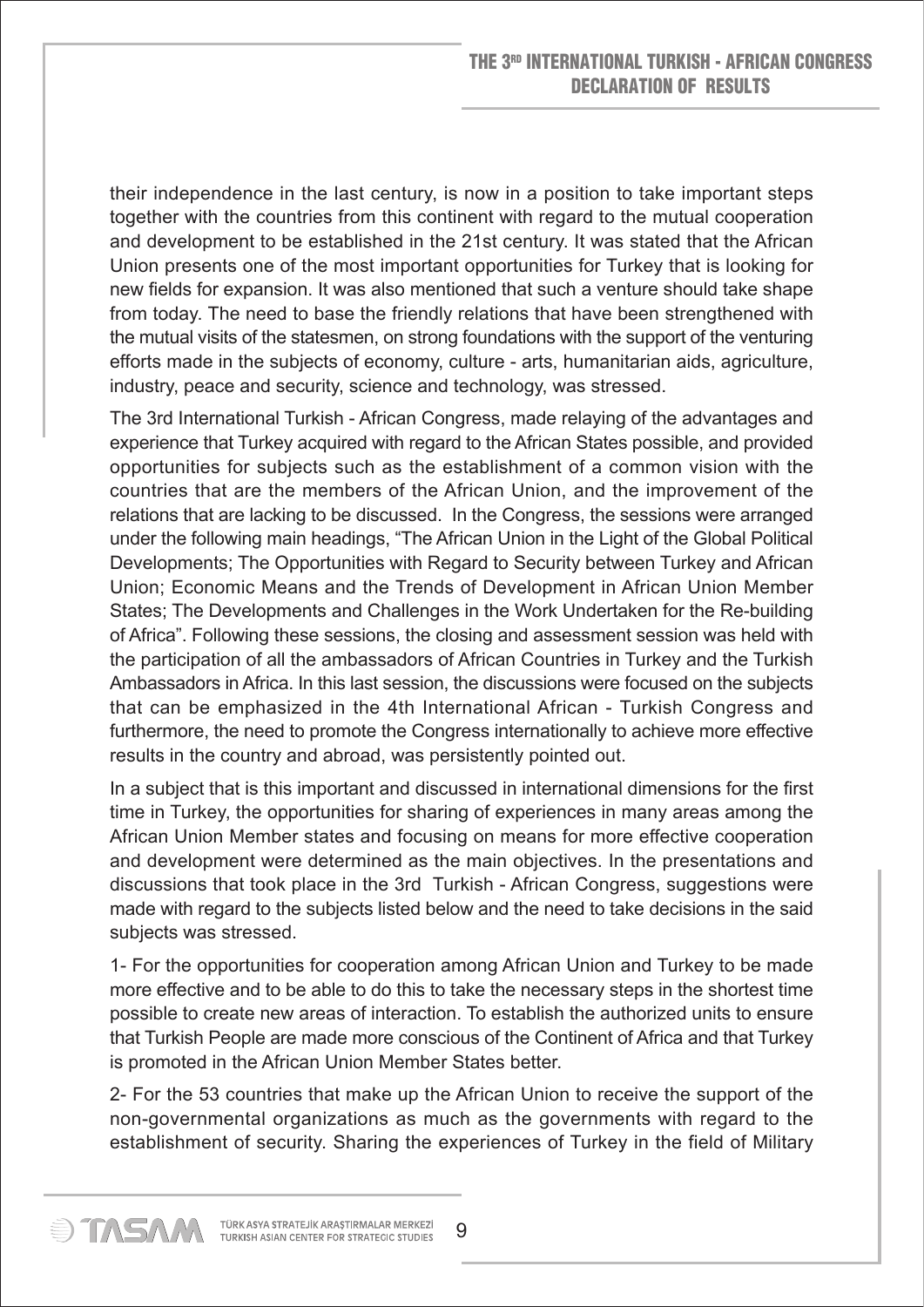Peace forces that started first in the 1950s with Korea including the Somalia, Gambia, Democratic Congo Republic and Ivory Coast and continued with the similar moves in countries like Afghanistan, Bosnia, and Kosovo.

3- For the Intra-continent Security Treaty, that has not been effective yet but will be in the near future, to be followed up and supported by Turkey. Within this context, establishing strategic research centers such as the African Peace Academy, Terrorism Research Institute and International Law Institute.

4- As it is known that the poverty besides being perceived as the irrevocable fate of the Continent is also one of the main reasons of instability, primarily for this phenomenon to be remedied and the improvements seen in Asia and Latin America to be achieved in Africa too.

 5- The strengthening of the coordination offices opened by Turkish Cooperation and Development Administration Directorate - TIKA in the countries of Ethiopia, Sudan and Senegal and for the fields of operation of these offices to be expanded to include the neighboring countries. Furthermore, to be able to make the activities of the voluntary civil organizations more efficient to provide the means to share the information and experience with regard to the subject.

6- To prevent the depletion of the natural resources unnecessarily and ensuring the utilization of the renewable energy sources in this continent too. For the necessary effort to be spent to ensure that the African Nations in possession of petroleum and natural gas resources make use of them more efficiently.

7- Primarily led by the Turkish Universities, to establish cooperation among the educational institutions that are active in professional, technical and cultural fields in Turkey and the publicly owned and private universities in the African countries, to make possible for the exchange of lecturers and students and in the near future opening of universities in some countries of Africa by Turkey.

8- To achieve an increase in the literate population to ensure a sustainable development rate, and to research whether the applications that made the educating of female children in Turkey can have any applicability in the African Continent. Giving priority to obtaining scientific and technologic knowledge and furthermore establishing of close cooperation with Turkey in the subjects of capacity growth and technology transfer.

9- Not limiting the future joint activities between the African Union and Turkey to improving the means of cooperation and development but increasing the number and capacity of the necessary funds that will make possible for setting up the foundations of such an initiative and creation of common fields of activity through these funds.

10- To start the promotional activities in the shortest time possible so that the history, geographical, cultural and social structure as well economic and commercial status of the African Countries and Turkey are mentioned primarily in the course books used at

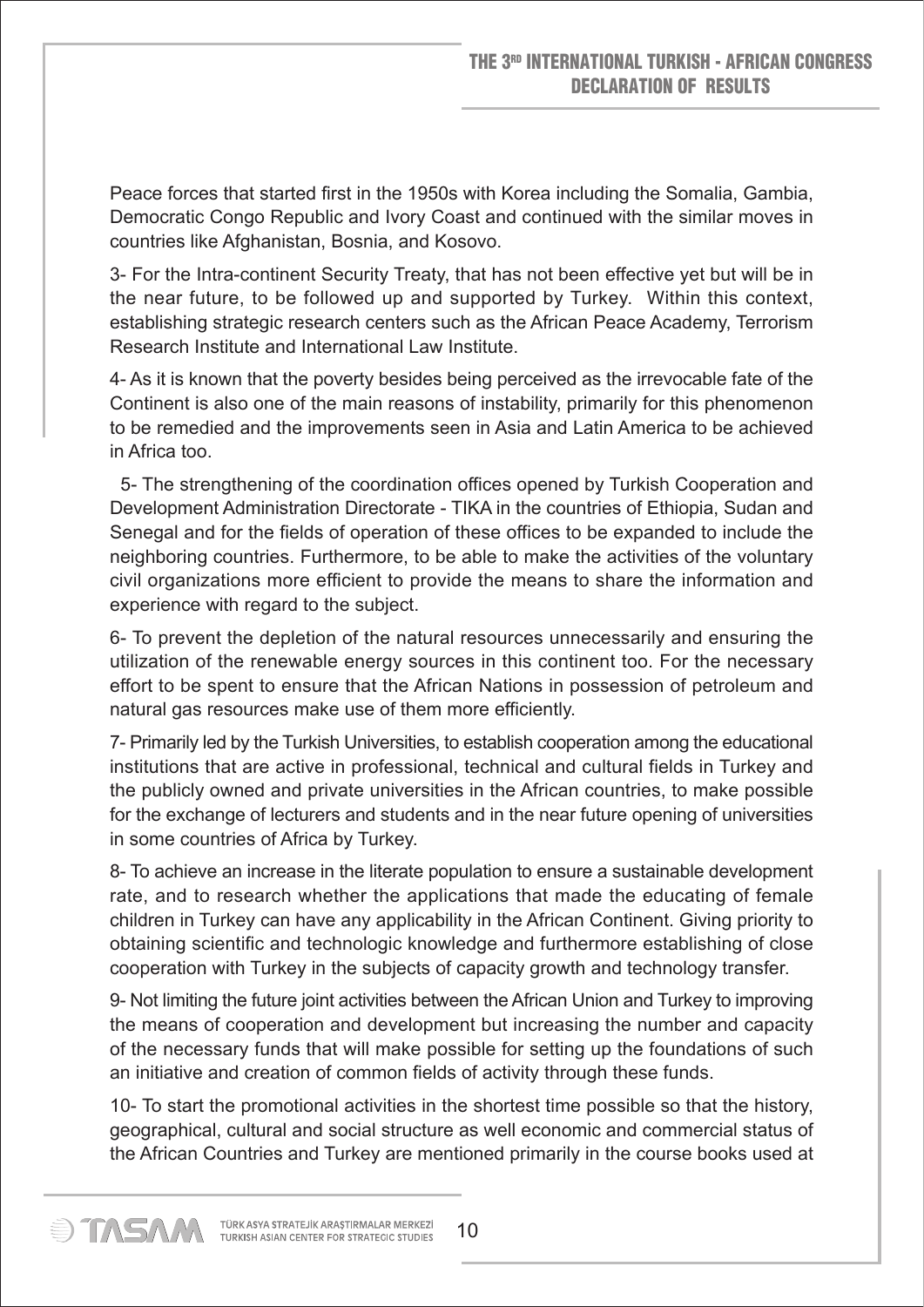schools as well as in the visual and written media.

11- In this period that the internal conflicts, which were widespread in 50 countries in Africa at 50 different points, have been curbed down, to shatter the conception of "Combat Region" starting with a few cases that are available.

12- Due to the fact that African diaspora has an essential place in the future of the continent, to discuss the subject within the context of the African Union, and to give them priority in the mutual interaction by taking the existence of the African people in Turkey into consideration.

13- In the preparations to be undertaken to take into account the fact that the projects to be prepared for Africa will be implemented in comprehensive initiatives, and being aware of the fact that interventions arranged without fully understanding and learning about this continent would be harmful.

14- To have the natural resources available in the continent managed by the countries in the continent, and preventing any intervention that may originate from the multinational companies while supporting the effectiveness of African Union so that the income earned can be directed to the people of the continent.

15- Any and all kinds of financial means for investment and cooperation to be provided to the countries in the continent as much as possible.

16- Making possible for the knowledge and experience to be shared through the meetings to be held among the specialists from the eight commissions of the African Union and the similar institutions in Turkey.

17- Instead of being involved in initiatives in random subjects in the countries of Africa, as Turkey, to determine the most beneficial sectors and directing efforts to these fields in terms of investments.

18- To grant awards to the investors and the owners of the scientific studies and projects in the subjects of politics, foreign policy, economy, and developmental aid leading to positive developments in the relations between African Countries and Turkey.

19- To ensure that the scientists and intellectuals, official and civil institutions, sportsmen and artists in Africa and Turkey contribute to the development of mutual relations by showing appreciation and giving encouragement for the successful pieces of work they produce through awards, decorations or similar prizes.

20- In cooperation with African Union, to promote the institutions, especially the institutions of higher education that can set examples in the African Countries and removing of the bureaucratic road blocks.

21- Between Turkey and Africa, arranging joint artistic events in the fields of cinema, theatre, poetry, paintings and music.